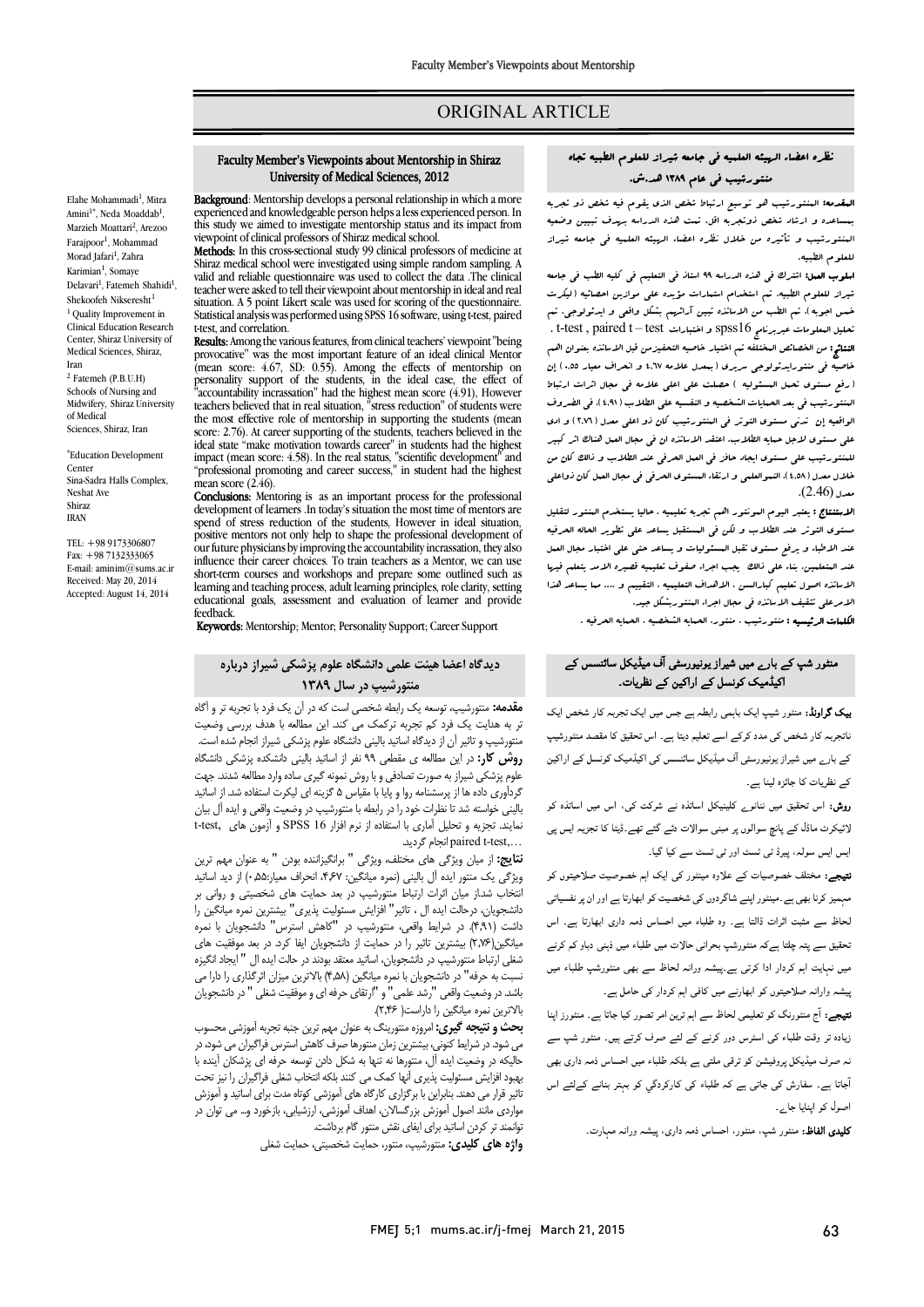$\overline{a}$  $\overline{a}$ 

### INTRODUCTION

 Mentor has an important role in the education and socialization of students. Education is not only conveying help students gain the necessary experience and provide formal feedback. Mentor teaches his students how to turn their knowledge into practice and plays the roles of the therapist, consultant, educator, researcher and leader in knowledge but is identification of resources, in order to bedside (4, 9, 10).

Medicine is one of the leading medical professions in the world, usually faced with many stressors, so medical students are faced with the stressful environment which can adversely allect a person's physical and mental neafth<br>as well as career advancement. However; these effects can be reduced with proper training (1). On the other hand, Education & learning in clinical sections are important, complicated, and unpredictable. Clinical education is considered to be the core of professional education, since<br>many than 50 nonsent of the last; time is exact in alight more than 50 percent of students' time is spent in clinic  $(2, 3)$ . can adversely affect a person's physical and mental health  $(2, 3)$ .

 Today Mentoring is considered as the most important aspect of the educational experience, and is an important process for improving the professional and melong psychological<br>support that can be used to prevent anxiety, promote active learning activities create accountability and improve the for improving the professional and lifelong psychological confidence (1, 4).

 Mentoring is often a long term professional relationship, and knowledgeable person (Mentor) supports a person with less experience (dumplings) (5). Medical Mentoring is a process that fills the gap between education and the real world works. Mentors are experienced but everyone Skilled person offers an ingenious solution to the problem, but Mentor will guide them in the process of and beneficial to both parties in which an experienced who is experienced and highly skilled is not Mentor. problem solving (6, 7).

Mentor and dumplings relationships are called mentorship. which a more experienced and knowledgeable person helps a little experienced person. It is important to note Mentorship is a broad, long-term relationship between mentor and student that the main purpose is to neip ntite<br>experienced people in a university. If this system is to be used in medical education, long-term relationship between teacher and student should always be considered (1, 4, 5, Mentorship, in fact, develops a personal relationship in Mentor and student that the main purpose is to help little 6, and 7).

 Mentoring creates job satisfaction, personal satisfaction and define a clear Mentorship relationship to reach the maximum satisfaction and efficiency. Mentoring has a very broad definition that is used at different times and locations, and school counselor, trainer, supervisor, or a template. All of these have important roles in facilitating the acquisition of higher efficiency for maximum performance, so we should includes several titles from the leader of a small group to the practical knowledge (5, 6,8).

 In a review article entitled "Mentoring in Medicine (2006) expressed though Mentorship has important influences on systematically review the Mentorship issue in medical. It

 professional accomplishments and ultimately increases individual productivity, but evidence shows that less than 50% of medical students and 20% of faculty members have job satisfaction, personality, career guidance, research and Mentor(4).

 Mentoring programs on campus would seem to be necessary, also some factors like Unresponsive of Proven capabilities in responding to dynamic and diverse environment, Tendency of Staff and students to grow and develop the capabilities of to increase knowledge and skills of career, Increasing in importance of tacit knowledge management and knowledge transfer to staff and students during work processes ,The experience to achieve optimum performance are the issues that have increased of addressing in Mentor, in today's them in their desired career path and need variety methods need to immediately take advantage of learning from work organizations, especially universities.

 Given the importance of Mentorship discussed in medical efficient Mentoring Programs to improve student career in medical schools, we aimed to investigate mentorship status and its impact, in the viewpoint of clinical professors of medicine at Shiraz University of Medical education and its many benefits and a serious need to Sciences (6).

#### METHODS

 This study is a cross-sectional one. The subjects in this study were clinical professors of medicine at Shiraz professors was 300 and according to statistics advisor the sample size was 99; finally the simple random sampling University of Medical Sciences. The number of clinical method was used.

l

A questionnaire was used to collect data, race and content<br>validity and reliability of the questionnaire were checked. The questionnaires were completed by 44 teachers as the pilot. At the end of the questionnaire, the participants were asked to mention the problems of scale and ambiguous cases; also a number of them talked orany. So, hecessary<br>changes were made in the questionnaire. After a preliminary study, reliability of the questionnaire was approved with A questionnaire was used to collect data. Face and content cases; also a number of them talked orally. So, necessary Cronbach's alpha coefficient to be 0.8.

 The questionnaire consisted of two parts. The first section was about general demographic information and the<br>second section was about Mentorship and its effects. The first section consists of 15 questions on a 5-choice Likert scale that features an ideal Mentor (such as being a consultant, being a role model, etc) from a score of 1 (not of the questionnaire we examined the effectiveness of two categories: Mentorship career and personality and psychological support for students (dumplings) within 11 items, 6 items related to personal protection, and 5 items performed using SPSS 16 software. Also we used descriptive statistics (mean, SD, %, Frequency) and analysis statistics (twas about general demographic information and the important) to score 5 (very important). In the second part related to their career success. Statistical analysis was test, paired t-test, and correlation).

#### RESULTS

99 clinical faculties entered this study. 51% of them were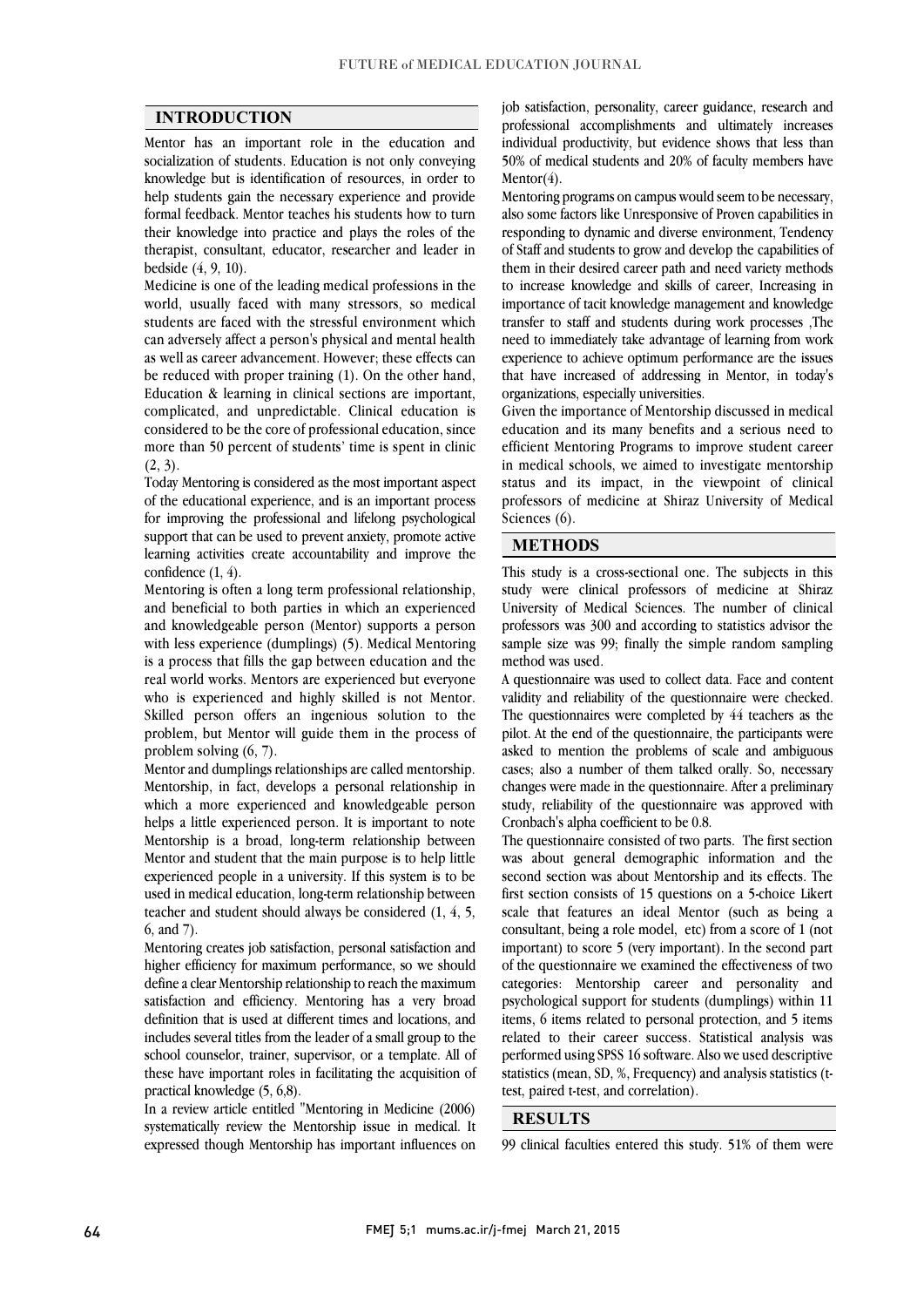male and 49% female. %66 of the faculty was Assistant professor, %24 Associate Professor, 5% Professor and 3% instructor. 80.9% of the participants were familiar with the term mentor; only 12.4% of the participants believed that in sex, but 72.2% of faculties stated that it makes no difference. Among the various features "being provocative (make a deep desire to learn)" was the most important feature (mean score: 4.0/) and then facultator of learning (mean score: 4.50) and being a role model (mean score: 4.50) were the most important features of an ideal clinical Mentor. Teachers also believed that the role of "provider of health services clinical field mentors and dumplings should be of the same score: 4.67) and then "facilitator of learning" (mean score: (health care)" was the least important feature.

Among the effects of memorship on personality and<br>psychological support on the students, in the ideal case, and the effect of "accountability incrassation" had the highest mean score (4.91), "Social skills incrassation" of students obtained the lowest mean score (4.35) by clinical faculty. The students with a mean score of 2.76 and motivating students with a mean score of  $2.74$  was the most effective role of mentorship in supporting the students and social skills incrassation ' with a mean score of 2.40 was the least effective Among the effects of mentorship on personality and teachers believed that in real situation, "stress reduction" of one (Table 1).

 At career supporting of the students, teachers believed in the ideal state "make motivation towards career" in students with a mean score of 4.58 had the highest impact, but" deep learning" in students with a mean score of 4.33 had the least "professional promoting and career success," in student had effect. In the actual status, "scientific development" and

 $\overline{a}$ the highest mean score  $(2.46)$  and "deep learning" of students had the lowest one  $(2.41)$  (Table 2). students had the lowest one (2.41) (Table 2).

### DISCUSSION

 $\overline{a}$  of the educational experience. (4) Process of Mentoring is support. Professional development helps personal enrichment, a job selection, research improvement and Today Mentoring is considered as the most important aspect discussed at the level of professional and psychological overall it raises the productivity (5, 8, 11).

According to the finding of this study, most of the participants believed here is no problem if the Clinical Mentor and dumplings are of the same sex. Other studies also show that factor such as race, gender, and ethics have no effect on Mentoring (12, 13).

 Mentor has an important role in a good Mentoring relationship and plays different roles. Among the various features "being provocative (make a deep desire to learn)" learning" and being a role model were the most important features of an ideal clinical Mentor, according to clinical professors of medicine at Shiraz University of Medical Sciences. Also teachers believe that the role of "provider of a Mentor. In other studies, some roles of mentors such as leader, appraiser, feedback provider, supporter, prokaryotic, and facilitator have also been mentioned for a role model. Mentor motivates the students with guidance and encourages them. Thus, he/she can play an important part in<br>one's success  $(6, 14, 20d, 15)$ were the most important feature and then "facilitator of health services (health care)" is the least important feature of one's success (6, 14, and 15).

| Table 1. Effects of mentorship on personality support of the students in actual and ideal situations. |                    |                   |
|-------------------------------------------------------------------------------------------------------|--------------------|-------------------|
| Effects of Mentorship at personality supporting of the students<br>in actual and ideal situations.    | <b>Ideal State</b> | <b>Real State</b> |
|                                                                                                       | Average (SD)       | Average (SD)      |
| To Decrease stress                                                                                    | 4.59(0.63)         | 2.76(1.07)        |
| To Increase accountability                                                                            | 4.91(4.25)         | 2.61(0.99)        |
| To increase Confidence                                                                                | 4.55(0.72)         | 2.69(1.09)        |
| To make motivation                                                                                    | 4.64(0.69)         | 2.74(1.20)        |
| To Increase social skills                                                                             | 4.35(0.75)         | 2.40(1.00)        |
| To increase Communication skills                                                                      | 4.38(0.71)         | 2.46(0.97)        |

| Table 2. Effects of Mentorship on career supporting of the students in actual and ideal situations |                   |  |
|----------------------------------------------------------------------------------------------------|-------------------|--|
| <b>Ideal State</b>                                                                                 | <b>Real State</b> |  |
| Average (SD)                                                                                       | Average (SD)      |  |
| 4.45(0.74)                                                                                         | 2.61(1.05)        |  |
| 4.55(0.64)                                                                                         | 2.73(1.03)        |  |
| 4.58(0.63)                                                                                         | 2.79(1.14)        |  |
| 4.42(0.78)                                                                                         | 2.65(1.06)        |  |
| 4.33(0.83)                                                                                         | 2.50(1.02)        |  |
|                                                                                                    |                   |  |

 $\overline{a}$ 

 $\overline{\phantom{0}}$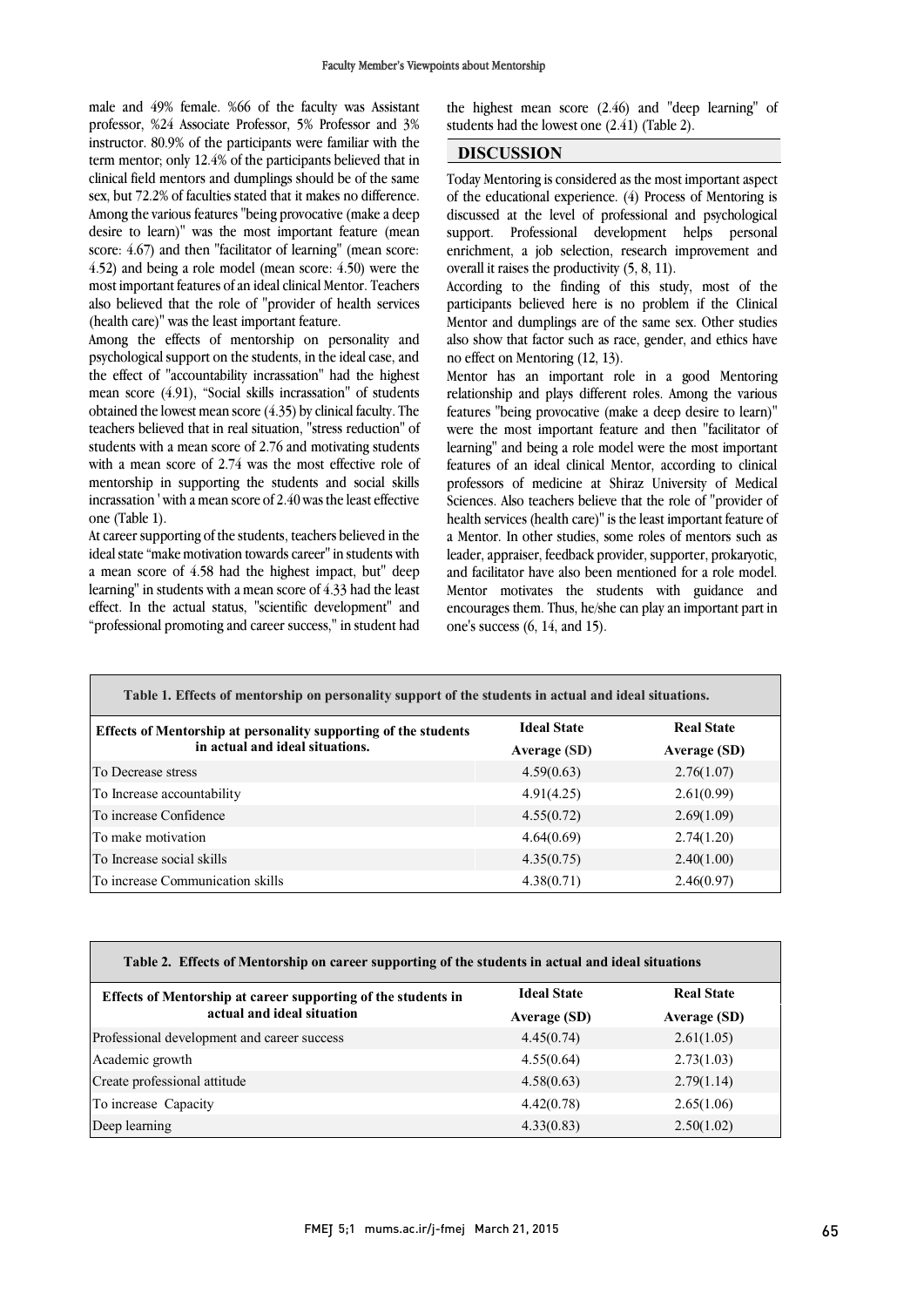Mentorship is effective at two categories of career and psychosocial support of dumplings. Among the effects of mentorship on personality and psychological support of the students, in the ideal case, "accountability incrassation" has the highest mean score but "social skills incrassation" was the in the ideal case, Mentoring causes an increase in the sense of responsibility in students; therefore, they feel responsible to perform their duties and try to do their best. Also in the cunical area they leef responsible toward their patients and<br>consider their rights. When the person is responsible for performing the duties of the job, he/she might try to do lowest mean score given by clinical faculty. This means that clinical area they feel responsible toward their patients and things appropriately, he/she would look for deep learning.

Participants believe that in real situation, currently at Shiraz impact on "stress reduction" and "increasing motivation" but it has the lowest efficacy "in social skills". Medicine as one of the leading medical professions in the world is usually faced with many stressors and medical students are confronted person's physical and mental health as well as career advancement. Mentoring is one of the most effective ways to reduce stress and motivate the students. In the medical field due to the difficulties, motivation is essential as the driving than other items to increase social skills in ideal and real University of medical sciences, Mentorship has the greatest with a stressful environment. This can adversely affect a dynamics. Participants believe that mentoring is less effective conditions.

 As to career success in students, we expected mentoring to influence "making a professional attitude to career"; "scientific development" and "promoting professional and career success". According to the participants, 'deep learning' should be the least effective part of this communication; also this feature has the least impact on students. As a result, to religious the ideal conditions. Monten chould the more to create a positive attitude towards the medical profession in students. Results of other studies about mentoring are in agreement with results of this study (1, 4, 8, 16, and 17) a however, at the real situation it has the greatest impact on achieve the ideal conditions, Mentors should try more to

 systematic review about Mentoring Programs for Physicians in Academic Medicine showed that one barrier to mentoring programs in all over the word is limited resources (18). The limitation of this study is that we aimed to investigate mentorship status and its impact from viewpoint of clinical<br>analyzes of Shines and ital school. We see this charge their behavior in the real situation and we only asked their opinion about mentorship. It would be helpful to evaluate the effectiveness of the mentoring models development in professors of Shiraz medical school. We couldn't observe future studies.

 Since mentoring role of teachers in education has a good quality, participants should be aware of teaching and learning principles. To train teachers as a Mentor, we can use short-term courses and workshops and prepare some learning principles, role clarity, setting educational goals, assessment and evaluation of learner and provide feedback. : Mentoring is as an important process for the professional development of learners .In today's situation the most time However in ideal situation, positive mentors not only help to shape the professional development of our future physicians by improving the accountability incrassation, they also influence their career choices. It appears that in selection of such as flexibility and professionalism, enthusiasm toward the students for clinical practice, clinical characteristics and professionalism knowledge, interest in the role of Mentoring  $\overline{a}$ outlined such as learning and teaching process, adult of mentors are spend of stress reduction of the students, university professors as a mentor some principles and criteria and adult learning issues should be considered.

#### ACKNOWLEDGEMENTS

Research committee approval and financial support: This paper has been extracted from MSc thesis done by Elahe !:<br>. supported by vice chancellor of research affairs of Shiraz<br>University of Medical Sciences with grant number 6157. Mohamadi, MSc student of medical education. The thesis is University of Medical Sciences with grant number 6157.

Conflict of Interest: The authors declare that they have no conflict of interests.

#### **REFERENCES**

1. Madhuri S. Kate UJK, Yashashrii Shetty and Y.A. Deshmukh. Mentoring for Medical Students. Soc Sci 2010; 2: 3.

2. Farshbaf Khalili A, Shahnazi M, Haiizadeh1 kh, Abaszadeh M, Strengths and Weaknesses of Clinical Education Settings from the Viewpoint of Midwifery Students and Educators of Tabriz University of Medical Sciences. FUTURE of MEDICAL EDUCATION JOURNAL. 2013;  $3(3): 7-14$ <br>3. Yazı

.<br>3. Yazdi Feyzabadi V, Komsari S,<br>19. Amiresmaili MR, Nakhaee N, Amiresmaili MR, Mohammadtaghizadeh S. Analyzing the Quality Gap of Clinical Educational Services in Hospitals Affiliated with Kerman University of Medical Sciences.

 Using SERVQUAL Method. FUTURE of MEDICAL EDUCATION JOURNAL. 2014; 4(3):13-17

j  $\overline{a}$ 

 $\overline{a}$ 

4(3):13-17<br>4. Sambunjak D, Straus SE, Marusic A. Mentoring in academic medicine: a systematic review. JAMA 2006;296(9): 1103-15.

 5. Jackson VA, Palepu A, Szalacha L, Caswell C, Carr PL, Inui T. Having the right chemistry: A qualitative study of mentoring 2003;78(3): 328-34. in academic medicine. Acad Med

 6. Rose GL RM, Schuckit MA. Informal students. Acad Med 2005; 80(4): 344-8. mentoring between faculty and medical

 7. Jarjoura J. On mentorship putting the spotlight on practice: News you can use. RNAO 2003; 2(3): 1-3.

 8. Aagaard EM, Hauer KE. A cross- sectional descriptive study of mentoring relationships formed by medical students. J Gen Intern Med 2003; 18(4): 298-302.

 $\overline{a}$ 

I 

 9. Sambunjak D, Straus SE, Marusic A. A systematic review or quantative research on<br>the meaning and characteristics of mentoring in academic medicine. J Gen systematic review of qualitative research on Intern Med 2010;25(1): 72-8.

Intern Med 2010;25(1): 72-8.<br>10. Ahmadi A. Obstacles of clinical education and strategies for improving quality from the viewpoints of clinical Iranian journal of medical education2005; instructors in Tehran's Nursing School. 5(2): 73-80. [In Persian].

11. Stenfors-Hayes T, Kalen S, Hult H,